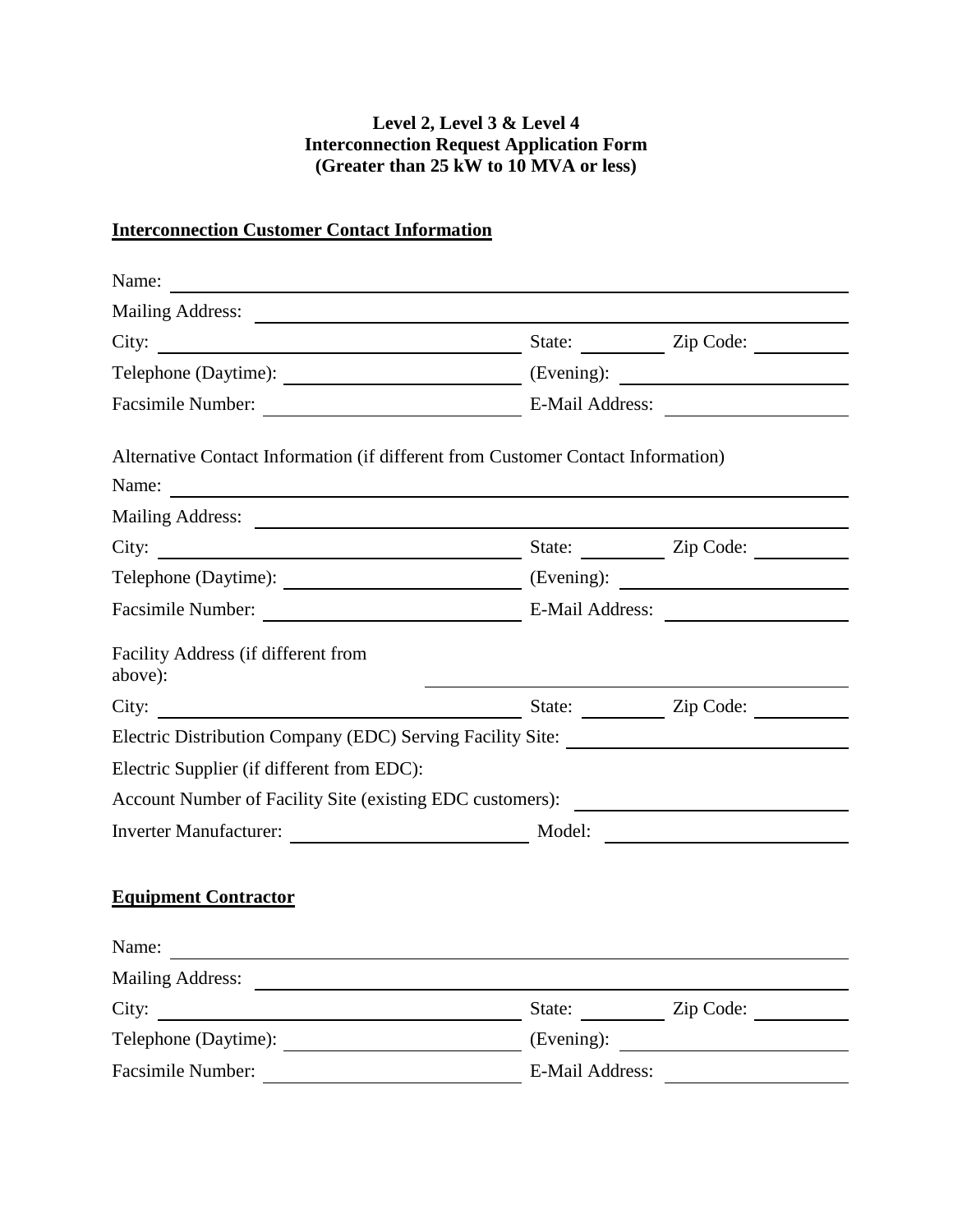#### **Electrical Contractor** (if different from Equipment Contractor)

| Name:                                     |                                                         |       |                               |                 |
|-------------------------------------------|---------------------------------------------------------|-------|-------------------------------|-----------------|
| <b>Mailing Address:</b>                   |                                                         |       |                               |                 |
| City:                                     |                                                         |       | State: $\qquad \qquad \qquad$ | Zip Code:       |
| Telephone (Daytime):                      |                                                         |       |                               | (Evening):      |
| Facsimile Number:                         | <u> 1989 - Johann Barbara, martin amerikan basal da</u> |       |                               | E-Mail Address: |
| License Number:                           |                                                         |       |                               |                 |
| <b>Interconnected</b><br>Capacity: (Amps) |                                                         |       | Voltage:                      | (Volts)         |
| Type of Service: Single Phase             |                                                         |       | Three Phase                   |                 |
| If 3 Phase Transformer, Indicate Type:    |                                                         |       |                               |                 |
| Primary Winding Wye                       |                                                         | Delta |                               |                 |
| Secondary Winding Wye                     |                                                         | Delta |                               |                 |
| <b>Transformer Size:</b>                  |                                                         |       | Impedance:                    |                 |

#### **Intent of Generation**

Offset Load (Unit will operate in parallel, but will not export power to EDC)

 Net Meter (Unit will operate in parallel and will export power pursuant to Illinois Net Metering or other filed tariffs)

 Wholesale Market Transaction (Unit will operate in parallel and participate in PJM or MISO markets pursuant to a PJM Wholesale Market Participation Agreement or MISO equivalent)

 Back-up Generation (Units that temporarily operate in parallel with the electric distribution system for more than 100 milliseconds)

Note: Backup units that do not operate in parallel for more than 100 milliseconds do not need an interconnection agreement.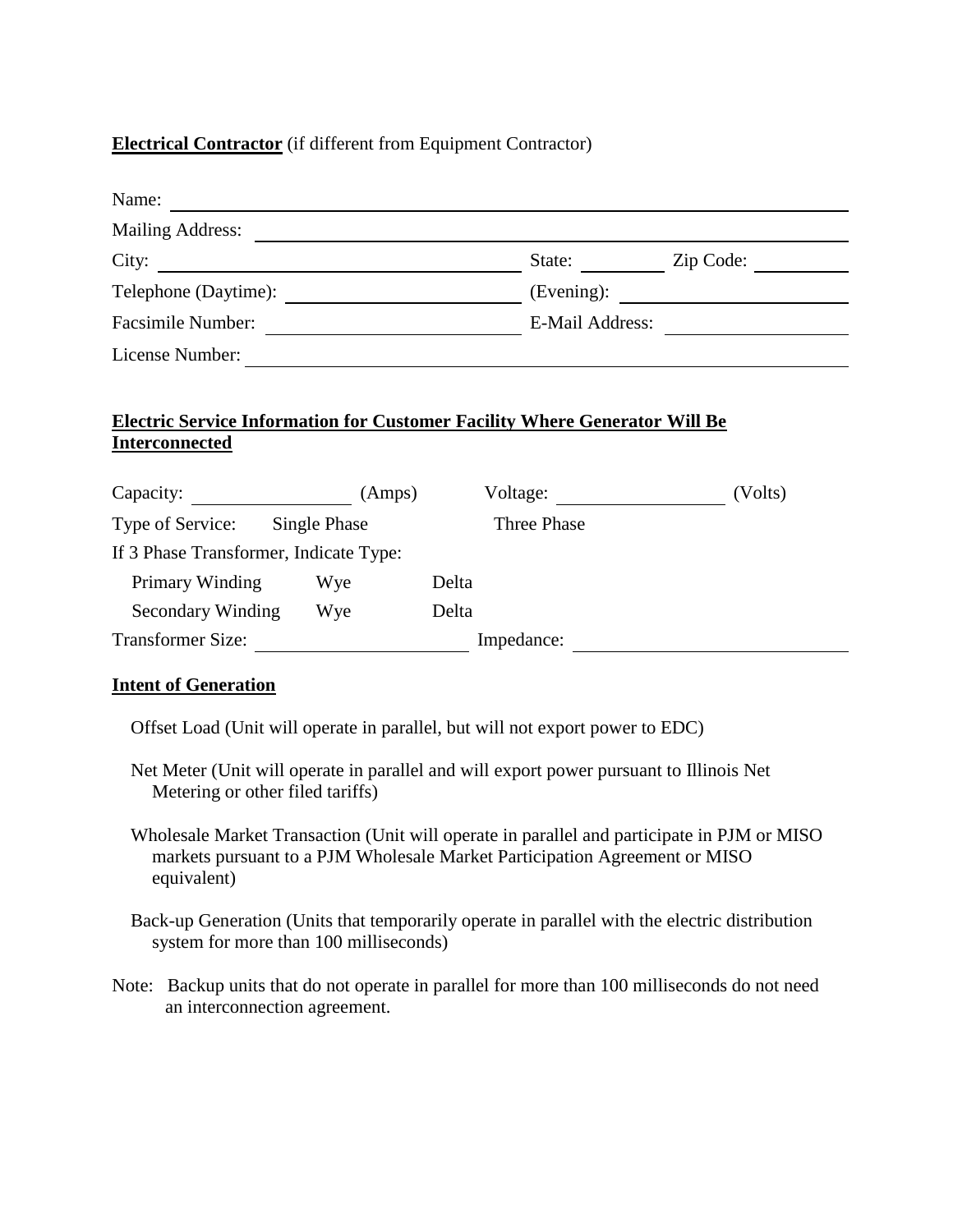#### **Generator& Prime Mover Information**

| ENERGY SOURCE (Hydro, Wind, Solar, Process Byproduct, Biomass, Oil, Natural Gas, Coal, etc.): |                    |                                                  |  |  |  |
|-----------------------------------------------------------------------------------------------|--------------------|--------------------------------------------------|--|--|--|
|                                                                                               |                    |                                                  |  |  |  |
| ENERGY CONVERTER TYPE (Wind Turbine, Photovoltaic Cell, Fuel Cell, Steam Turbine, etc.):      |                    |                                                  |  |  |  |
|                                                                                               |                    |                                                  |  |  |  |
|                                                                                               |                    |                                                  |  |  |  |
|                                                                                               |                    |                                                  |  |  |  |
| <b>GENERATOR SIZE:</b>                                                                        | NUMBER OF UNITS:   | <b>TOTAL CAPACITY:</b>                           |  |  |  |
|                                                                                               |                    |                                                  |  |  |  |
|                                                                                               |                    |                                                  |  |  |  |
| kW or kVA                                                                                     |                    | kW or kVA                                        |  |  |  |
|                                                                                               |                    |                                                  |  |  |  |
| <b>GENERATOR TYPE (Check one):</b>                                                            |                    |                                                  |  |  |  |
|                                                                                               |                    |                                                  |  |  |  |
|                                                                                               |                    |                                                  |  |  |  |
| Induction<br>Inverter                                                                         | <b>Synchronous</b> | Other 14504 August 25, 2008 862 January 20, 2017 |  |  |  |
|                                                                                               |                    |                                                  |  |  |  |

## **Requested Procedure Under Which to Evaluate Interconnection Request<sup>1</sup>**

Please indicate below which review procedure applies to the interconnection request. The review procedure used is subject to confirmation by the EDC.

- **Level 2** Lab-certified interconnection equipment with an aggregate electric nameplate capacity not exceeding the specifications in Section  $466.90(b)(2)$ . Lab-certified is defined in Section 466.30. (Application fee is \$100 plus \$1.00 per kVA.)
- **Level 3** Distributed generation facility does not export power. Nameplate capacity rating is less than or equal to 50 kW if connecting to area network or less than or equal to 10 MW if connecting to a radial distribution feeder. (Application fee amount is \$500 plus \$2.00 per kVA.)
- **Level 4** Nameplate capacity rating is less than or equal to 10 MVA and the distributed generation facility does not qualify for a Level 1, Level 2 or Level 3 review, or the distributed generation facility has been reviewed but not approved under a Level 1, Level 2 or Level 3 review. (Application fee amount is \$1,000 plus \$2.00 per kVA, to be applied toward any subsequent studies related to this application.)
- <sup>1</sup> **Note:** Descriptions for interconnection review categories do not list all criteria that must be satisfied. For a complete list of criteria, please refer to 83 Ill. Adm. Code 466, Electric Interconnection of Distributed Generation Facilities.

#### **Distributed Generation Facility Information**

**Commissioning Date:**  $\blacksquare$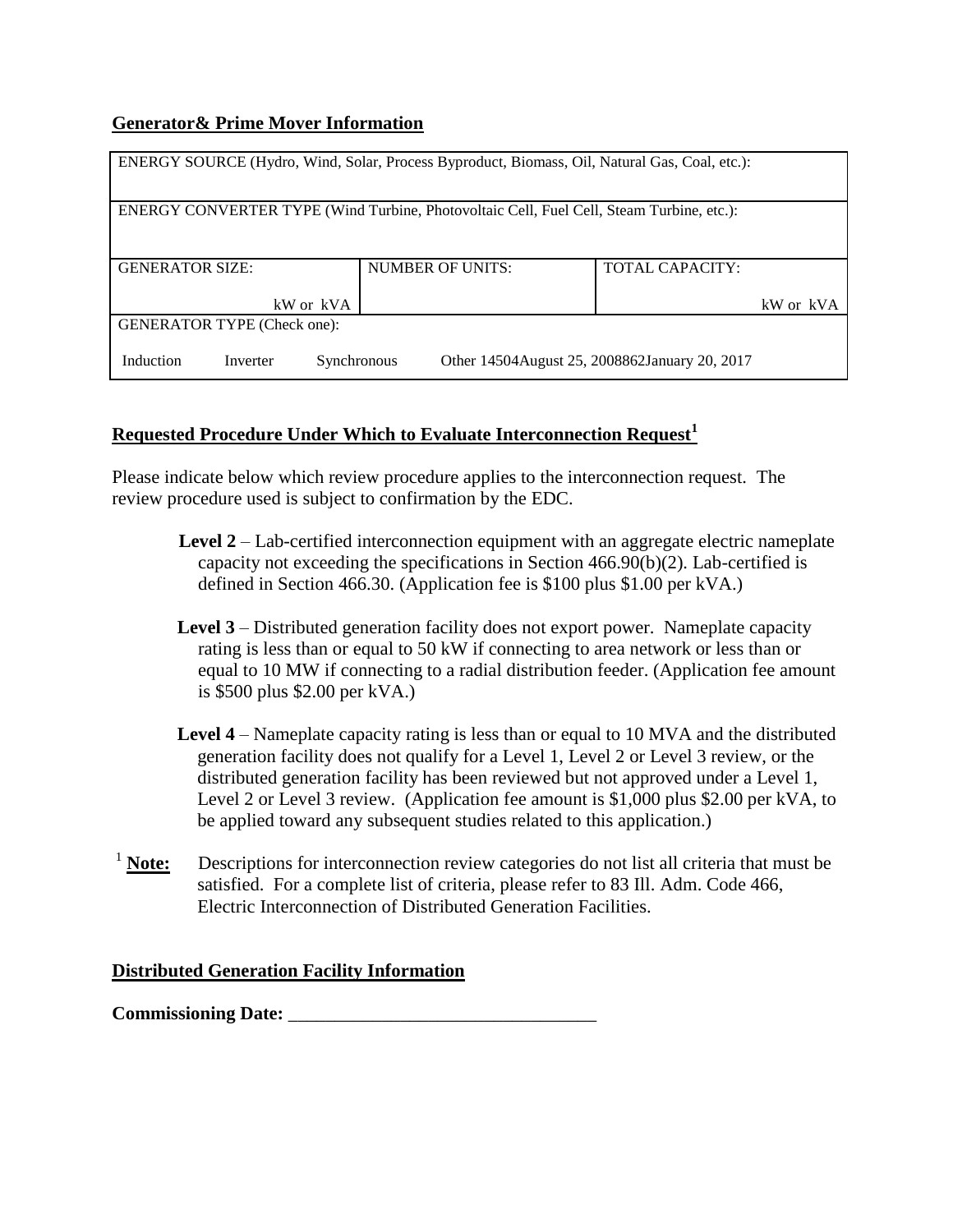**List interconnection components/systems to be used in the distributed generation facility that are lab-certified.**

|                  | Component/System | NRTL Providing Label & Listing                                               |
|------------------|------------------|------------------------------------------------------------------------------|
|                  |                  |                                                                              |
| $\overline{2}$ . |                  |                                                                              |
| 3.               |                  |                                                                              |
| 4.               |                  |                                                                              |
| 5.               |                  |                                                                              |
|                  |                  | Please provide copies of manufacturer brochures or technical specifications. |

#### **Energy Production Equipment/Inverter Information:**

| Synchronous                                  | Induction | Inverter | Other                         |
|----------------------------------------------|-----------|----------|-------------------------------|
| Rating:                                      | kW        | Rating:  | kVA                           |
| Rated Voltage:                               |           | Volts    |                               |
| <b>Rated Current:</b>                        |           | Amps     |                               |
| <b>System Type Tested (Total</b><br>System): |           | Yes      | No; attach product literature |

## **For Synchronous Machines:**

**Note: Contact EDC to determine if all the information requested in this section is required for the proposed distributed generation facility.**

| Manufacturer:                                           |                       |                     |
|---------------------------------------------------------|-----------------------|---------------------|
| Model No.:                                              | Version No.:          |                     |
| Submit copies of the Saturation Curve and the Vee Curve |                       |                     |
| Salient<br>Non-Salient                                  |                       | at rated            |
| Rated RPM:<br>lb/ft<br>Torque:                          | <b>Field Amperes:</b> | generator           |
| voltage and current and                                 | % PF over-excited     |                     |
| Type of Exciter:                                        |                       |                     |
| <b>Output Power of Exciter:</b>                         |                       |                     |
| Type of Voltage Regulator:                              |                       | <b>Locked Rotor</b> |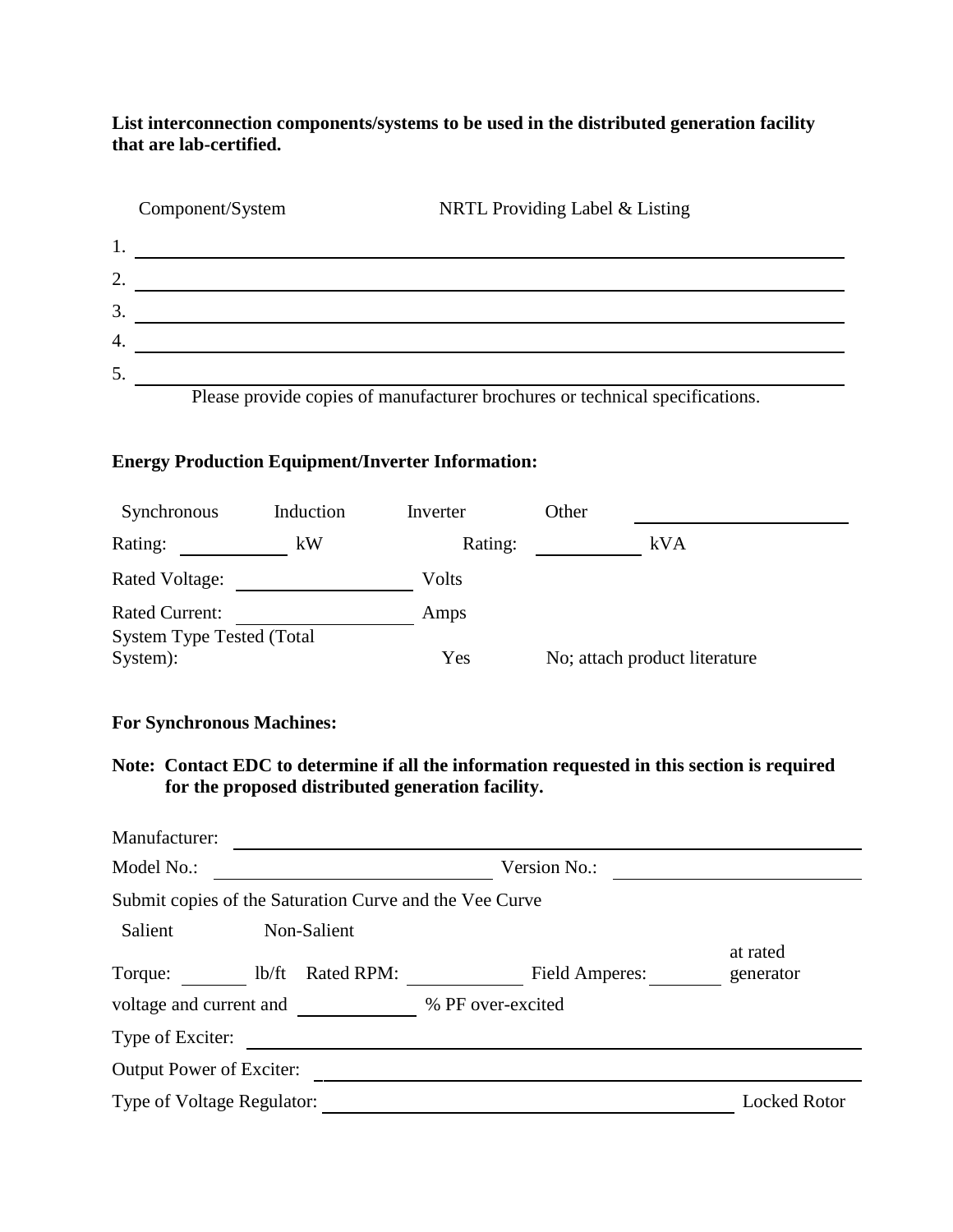| Current:                                          | Amps                       | <b>Synchronous Speed:</b> |      | <b>RPM</b>   |  |
|---------------------------------------------------|----------------------------|---------------------------|------|--------------|--|
| <b>Winding Connection:</b>                        | Min. Operating Freq./Time: |                           |      |              |  |
| <b>Generator Connection:</b>                      | Delta                      |                           | Wye  | Wye Grounded |  |
| Direct-axis Synchronous Reactance:                |                            | (Xd)                      |      | ohms         |  |
| <b>Direct-axis Transient Reactance:</b>           |                            | (X'd)                     |      | ohms         |  |
| Direct-axis Sub-transient Reactance:              |                            | (X''d)                    |      | ohms         |  |
| <b>Negative Sequence Reactance:</b>               |                            |                           | ohms |              |  |
| Zero Sequence Reactance:                          |                            |                           | ohms |              |  |
| Neutral Impedance or Grounding Resister (if any): |                            |                           |      | ohms         |  |

## **For Induction Machines:**

## **Note: Contact EDC to determine if all the information requested in this section is required for the proposed distributed generation facility.**

| Manufacturer:                                                                 |             |      |                                                        |      |
|-------------------------------------------------------------------------------|-------------|------|--------------------------------------------------------|------|
| Model No.:                                                                    |             |      | Version No.: $\overline{\qquad \qquad }$               |      |
| <b>Locked Rotor Current:</b>                                                  |             |      | Amps                                                   |      |
| Rotor Resistance (Rr):                                                        |             | ohms | Exciting Current:                                      | Amps |
| Rotor Reactance (Xr):                                                         |             | ohms | Reactive Power Required:                               |      |
| Magnetizing Reactance (Xm):<br><b>Stator Resistance</b><br>$(Rs)$ :           |             | ohms | ohms<br>VAR <sub>s</sub> (No Load)<br>VARs (Full Load) |      |
| <b>Stator Reactance (Xs):</b>                                                 |             | ohms |                                                        |      |
| Short Circuit Reactance (X"d):                                                |             |      | ohms                                                   |      |
| Phases:<br>Single                                                             | Three Phase |      |                                                        |      |
| Frame Size: Design Letter:                                                    |             |      | $\rm{^{\circ}C}$ .<br>Temp. Rise:                      |      |
| <b>Reverse Power Relay Information (Level 3 Review Only)</b><br>Manufacturer: |             |      |                                                        |      |
| Relay Type:                                                                   |             |      | Model Number:                                          |      |
| <b>Reverse Power Setting:</b>                                                 |             |      | <u> 1989 - Andrea Andrew Maria (h. 1989).</u>          |      |
| Reverse Power Time Delay (if any):                                            |             |      |                                                        |      |

 $\overline{\phantom{a}}$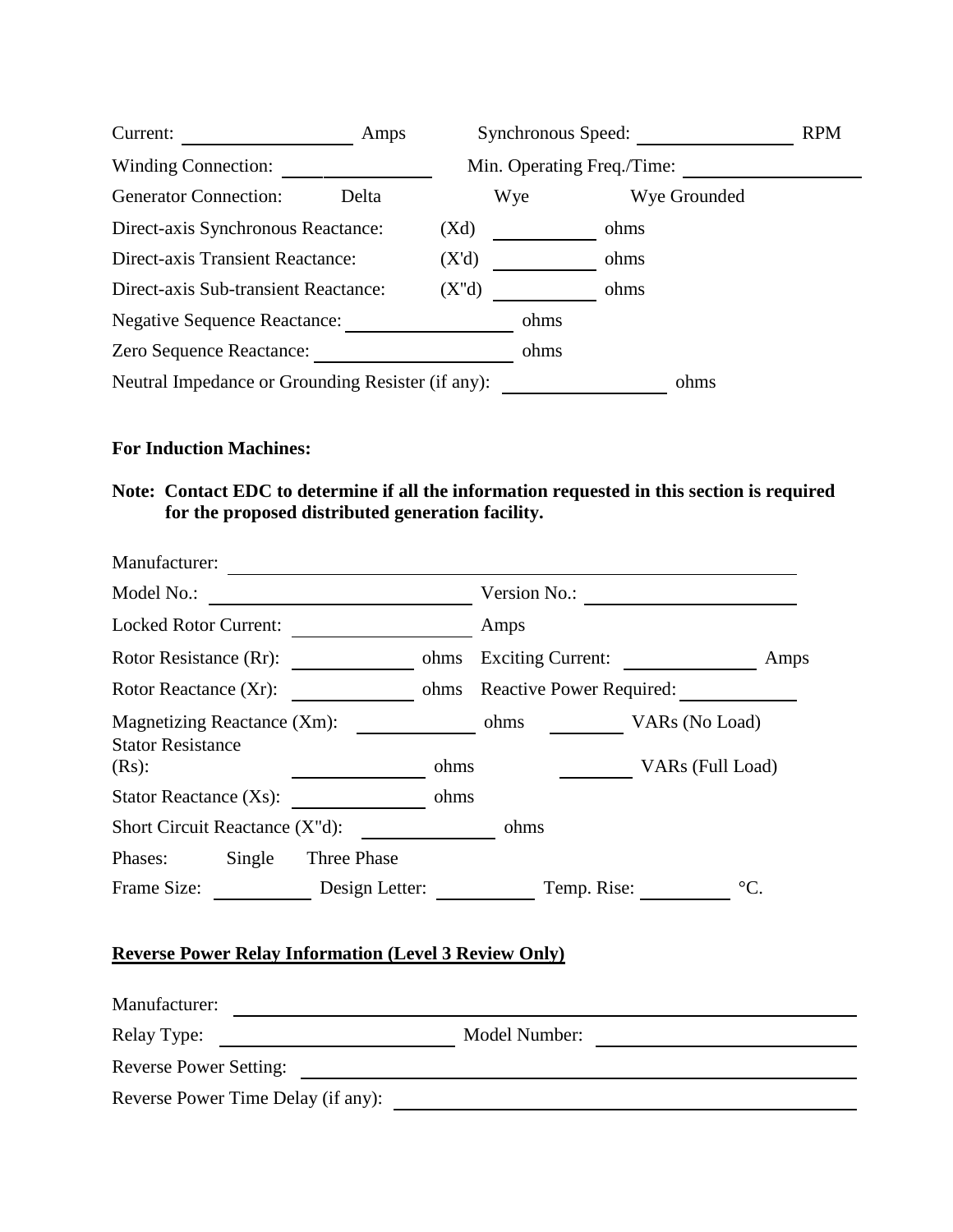## **Additional Information For Inverter-Based Facilities**

#### **Inverter Information:**

| Manufacturer:                                                                     |  | Model:                                                                                            |
|-----------------------------------------------------------------------------------|--|---------------------------------------------------------------------------------------------------|
| Type: Forced Commutated Line Commutated                                           |  |                                                                                                   |
| Rated Output: Volts                                                               |  |                                                                                                   |
| Efficiency: ___________________ % Power Factor: _________________________________ |  | $\%$                                                                                              |
| Inverter UL 1741 Listed: Yes No                                                   |  |                                                                                                   |
| <b>DC Source / Prime Mover:</b>                                                   |  |                                                                                                   |
| Rating: kW Rating: kVA                                                            |  |                                                                                                   |
| Rated Voltage: Volts                                                              |  |                                                                                                   |
|                                                                                   |  |                                                                                                   |
| Rated Current: <u>Amps</u>                                                        |  |                                                                                                   |
|                                                                                   |  |                                                                                                   |
| <b>Other Facility Information:</b>                                                |  |                                                                                                   |
| One Line Diagram attached: Yes                                                    |  |                                                                                                   |
| Plot Plan attached: Yes                                                           |  |                                                                                                   |
| <b>Customer Signature</b>                                                         |  |                                                                                                   |
| Form is true.                                                                     |  | I hereby certify that all of the information provided in this Interconnection Request Application |
|                                                                                   |  |                                                                                                   |
| Title:                                                                            |  | Date: $\qquad \qquad$                                                                             |
|                                                                                   |  |                                                                                                   |

An application fee is required before the application can be processed. Please verify that the appropriate fee is included with the application:

Amount: \_\_\_\_\_\_\_\_\_\_\_\_\_\_\_\_\_\_\_\_\_